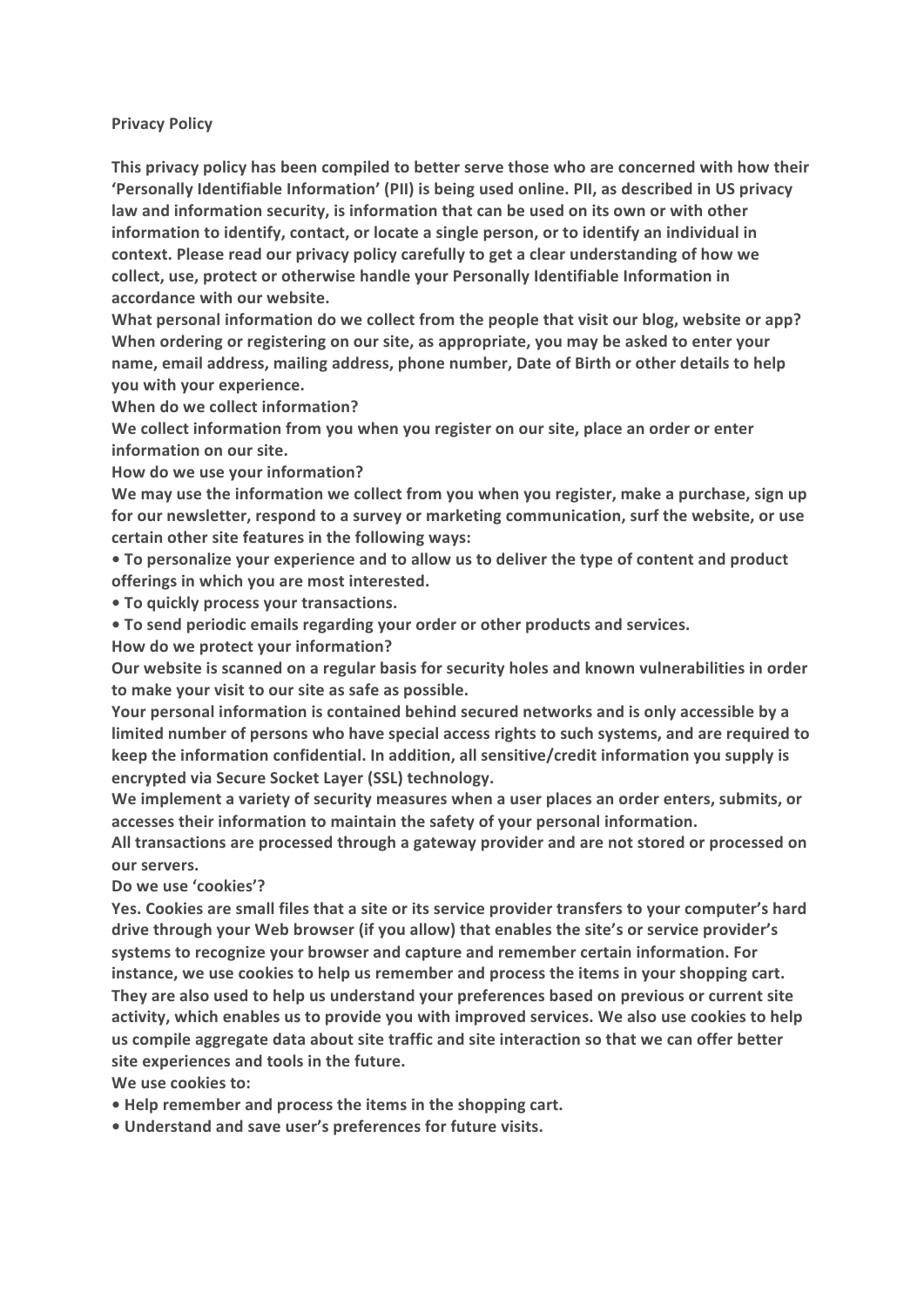• Compile aggregate data about site traffic and site interactions in order to offer better site experiences and tools in the future. We may also use trusted third-party services that track this information on our behalf.

You can choose to have your computer warn you each time a cookie is being sent, or you can choose to turn off all cookies. You do this through your browser settings. Since browser is a **little different, look at your browser's Help Menu to learn the correct way to modify your cookies.**

**If users disable cookies in their browser:** 

If you turn cookies off, Some of the features that make your site experience more efficient may not function properly. Some of the features that make your site experience more efficient and may not function properly.

Learn more about how we use cookies.

**Third-party disclosure**

We do not sell, trade, or otherwise transfer to outside parties your Personally Identifiable **Information.**

**Third-party links**

We do not include or offer third-party products or services on our website.

You will be notified of any Privacy Policy changes:

**• On our Privacy Policy Page**

**Can change your personal information:**

• By logging in to your account

**Does our site allow third-party behavioral tracking?** 

It's also important to note that we do not allow third-party behavioral tracking

**COPPA (Children Online Privacy Protection Act)**

When it comes to the collection of personal information from children under the age of 13 years old, the Children's Online Privacy Protection Act (COPPA) puts parents in control. The Federal Trade Commission, United States' consumer protection agency, enforces the COPPA Rule, which spells out what operators of websites and online services must do to protect **children's privacy and safety online.**

We do not specifically market to children under the age of 13 years old.

**Fair Information Practices** 

The Fair Information Practices Principles form the backbone of privacy law in the United States and the concepts they include have played a significant role in the development of data protection laws around the globe. Understanding the Fair Information Practice Principles and how they should be implemented is critical to comply with the various privacy laws that **protect personal information.**

In order to be in line with Fair Information Practices we will take the following responsive action, should a data breach occur:

We will notify you via email

**• Within 7 business days**

We will notify the users via in-site notification

**• Within 7 business days**

We also agree to the Individual Redress Principle which requires that individuals have the right to legally pursue enforceable rights against data collectors and processors who fail to adhere to the law. This principle requires not only that individuals have enforceable rights against data users, but also that individuals have recourse to courts or government agencies to investigate and/or prosecute non-compliance by data processors. **CAN SPAM Act**